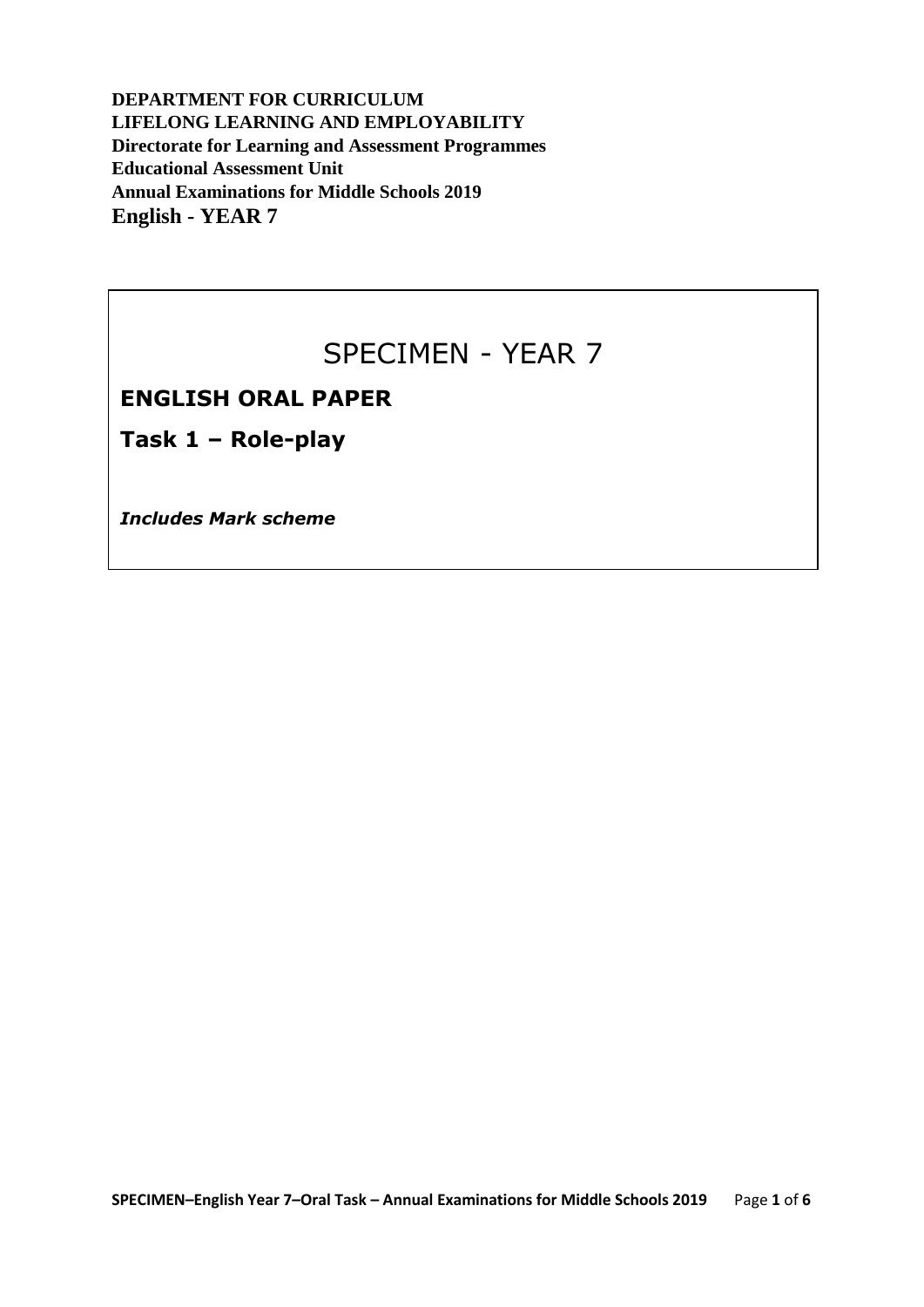#### DEPARTMENT FOR CURRICULUM, LIFELONG LEARNING AND EMPLOYABILITY Directorate for Learning and Assessment Programmes Educational Assessment Unit **Annual Examinations for Middle Schools 2019**

### **YEAR 7 ENGLISH ORAL PAPER TIME: 10 MINUTES**

### **Teacher's Paper**

### **Instructions to Examiner (15 marks)**

- 1. Each candidate is given **either** Task 1A **or** Task 1B, **and either** Task 2A **or** Task 2B.
- 2. Use each task with approximately half the candidates. It is the responsibility of the examiner to inform the invigilator which papers should be handed to the student preparing for the examination.
- 3. Greet the candidate and hand out the candidate's paper. (Candidate has previously prepared himself/herself outside the classroom for a maximum of 10 minutes)

### **Task 1**

- 4. Read out the role-play situation to the candidate.
- 5. Use a normal speaking voice and try to make your spoken interaction sound as natural as possible.
- 6. You may repeat the question or reply to the candidate but do not improvise.
- 7. Do not rephrase questions.

### **Task 2**

- 8. The candidate should attempt to answer all the questions/prompts on the task card.
- 9. Candidates can be prompted to answer any question/prompt they do not attempt.
- 10. Do not rephrase or improvise questions.

### **Awarding of marks**

- 11. Refer closely to the Marking Criteria to enable you to arrive at a fair assessment of the candidate's ability to use spoken English.
- 12. A global mark out of 15 is to be awarded after both tasks have been completed.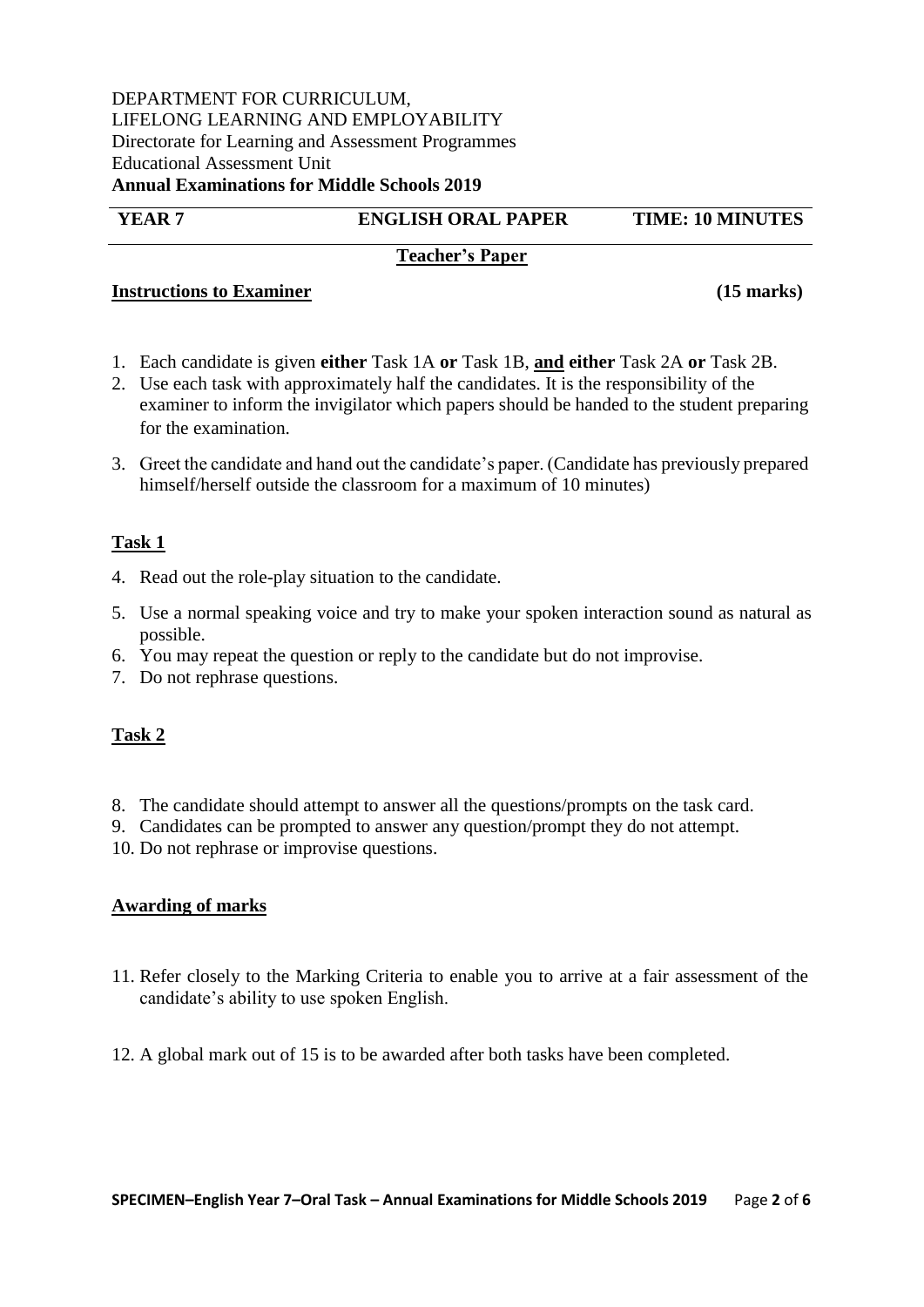### **Teacher's Paper**

### **Warmer task – Not Assessed (1 minute)**

Good morning, Please, take a seat. How are you today? Are you ready?

## **ENERGY Sport Centre**

### **TABLE MON TUE WED THU FRI SAT SUN** הוו 11am to 12pm 1pm to 2pm Closed Closed Closed 3pm to 4pm 5pm to 6pm 6pm to 7pm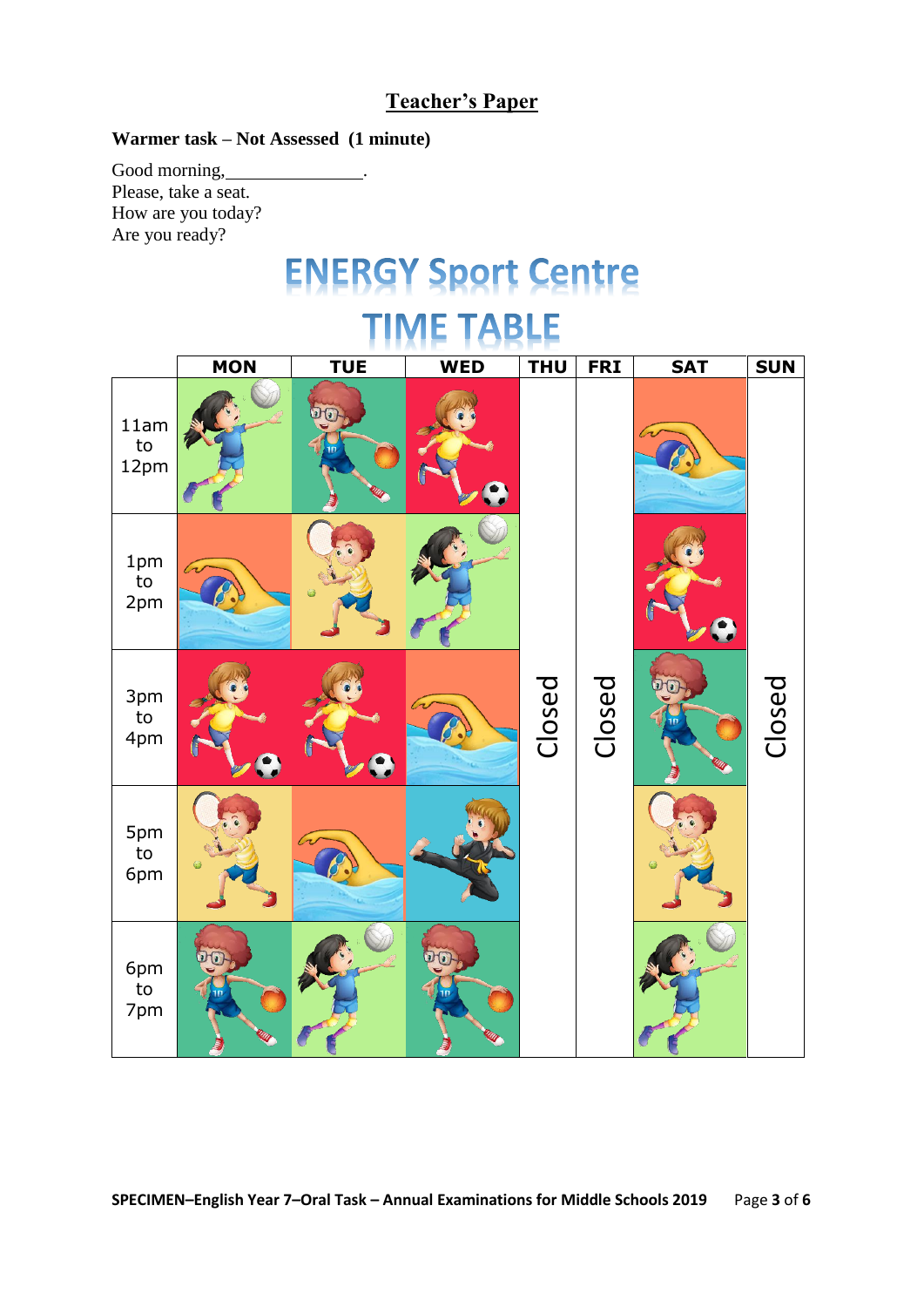### **Teacher's Paper**

### **Task 1A – ROLE PLAY (4 minutes)**

Read out to the student:

**You and your friend are having a telephone conversation about a new sport centre.** 

**Look at the Energy Sport Centre timetable below to answer your friend's questions.**

**In this situation the teacher will play the role of your friend.**

| <b>Teacher:</b> | Hello Alex! Last Monday you said you had just visited the Energy Sport Centre.<br>What was it like?                                                            |  |  |  |  |
|-----------------|----------------------------------------------------------------------------------------------------------------------------------------------------------------|--|--|--|--|
| <b>Student:</b> | (1)                                                                                                                                                            |  |  |  |  |
| <b>Teacher:</b> | I'd like to try one of the sessions there. I'm free all Tuesday afternoon till<br>6.00pm. What activities are on offer at that time?                           |  |  |  |  |
| <b>Student:</b> | (2)                                                                                                                                                            |  |  |  |  |
| <b>Teacher:</b> | I like tennis and swimming but am not too keen on football. What about you?<br>Have you attended any other sessions on weekdays? What do you think of<br>them? |  |  |  |  |
| <b>Student:</b> | (3)                                                                                                                                                            |  |  |  |  |
| <b>Teacher:</b> | What about the weekend? What activities are there on offer?                                                                                                    |  |  |  |  |
| <b>Student:</b> | (4)                                                                                                                                                            |  |  |  |  |
| <b>Teacher:</b> | Could you please book the Saturday 3.00pm basketball session for me when<br>you're at the centre?                                                              |  |  |  |  |
| <b>Student:</b> | (5)                                                                                                                                                            |  |  |  |  |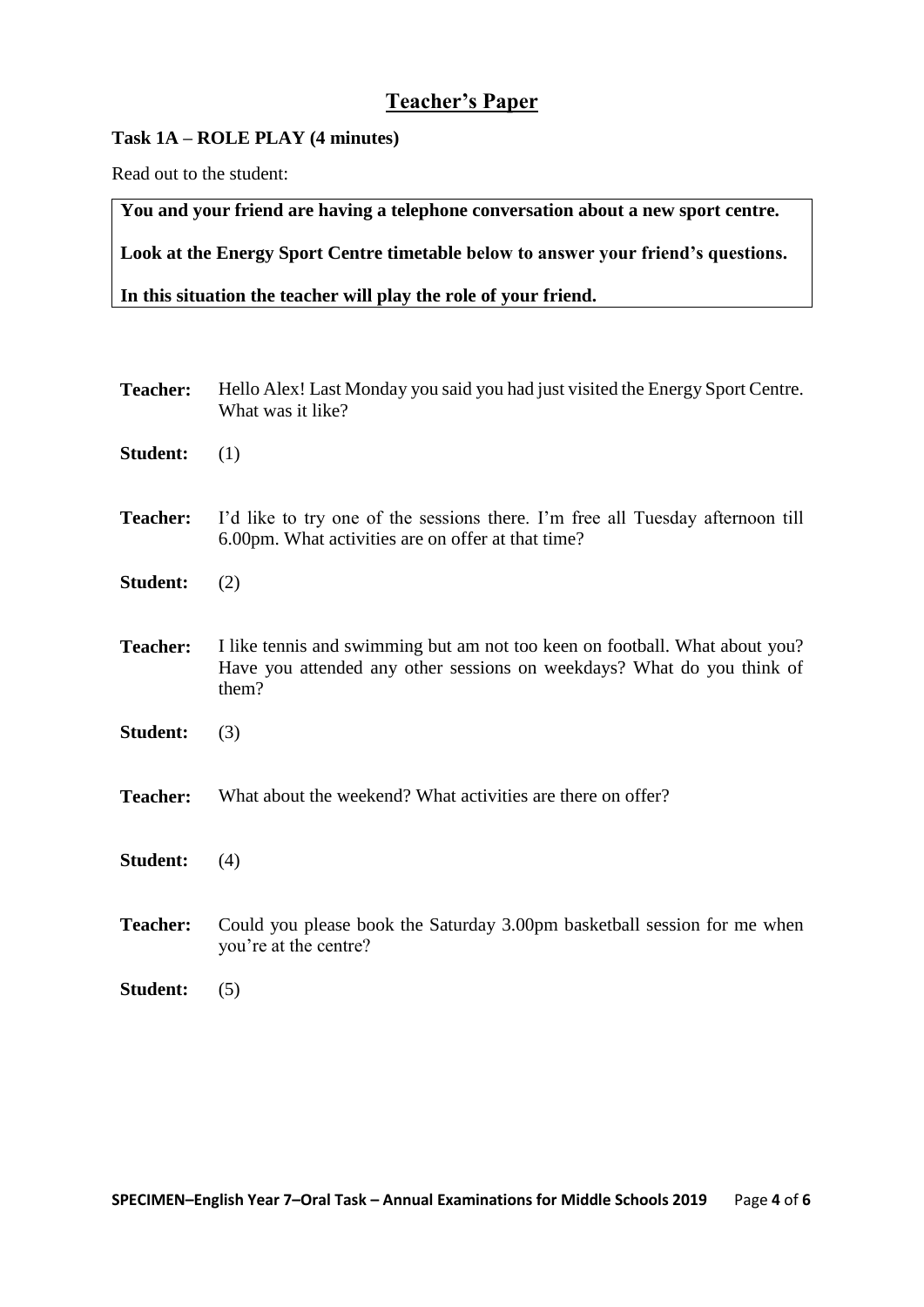### **Student's Paper**

### **Task 1A – ROLE-PLAY**

### **Read the situation in the box below and continue the conversation by replying to the teacher's questions.**

You and your friend are having a telephone conversation about a new sport centre Look at the Energy Sport Centre timetable below to answer your friend's questions.

In this situation the teacher will play the role of your friend.

# **ENERGY Sport Centre**

## **TIME TABLE**

|                               | <b>MON</b> | <b>TUE</b> | <b>WED</b> | <b>THU</b> | <b>FRI</b> | <b>SAT</b> | <b>SUN</b> |
|-------------------------------|------------|------------|------------|------------|------------|------------|------------|
| 11am<br>$\mathsf{to}$<br>12pm |            |            |            |            |            |            |            |
| 1pm<br>${\sf to}$<br>2pm      | $\sqrt{2}$ |            |            |            |            |            |            |
| 3pm<br>$\mathsf{to}$<br>4pm   |            |            |            | Closed     | Closed     |            | Closed     |
| 5pm<br>$\mathsf{to}$<br>6pm   |            |            |            |            |            |            |            |
| 6pm<br>to<br>7pm              |            |            |            |            |            |            |            |

**SPECIMEN–English Year 7–Oral Task – Annual Examinations for Middle Schools 2019** Page **5** of **6**